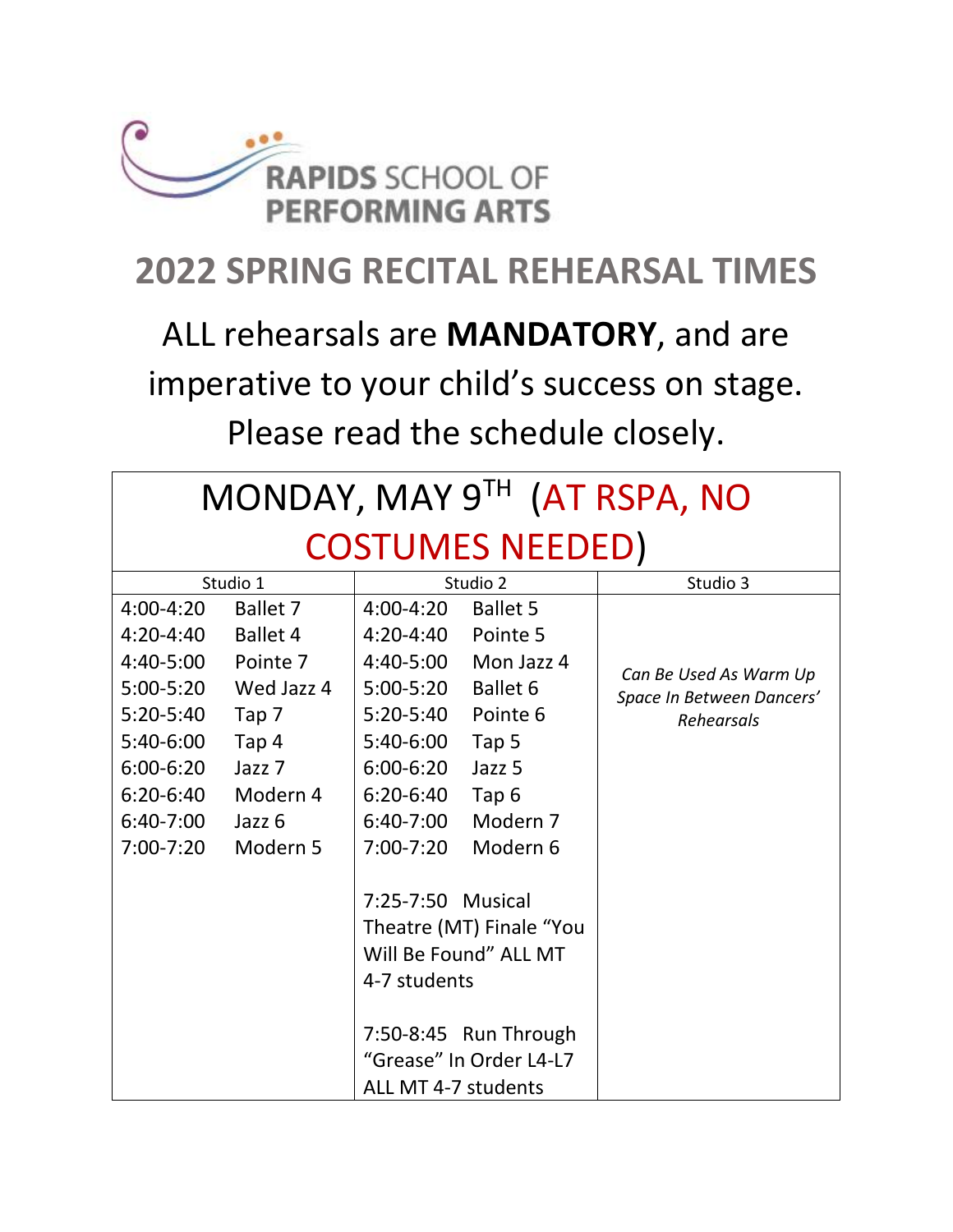# **TUESDAY, May 10th -THURSDAY, May 12th**

AT THE THEATER: Lincoln High School's Performing Arts Center, 1801 16th Street South, Wisconsin Rapids, WI 54494**.**  STUDENTS ARE REQUIRED TO ATTEND IN COSTUME/TIGHTS WITH THEIR HAIR AND MAKE-UP DONE. **Please come 20 minutes EARLY (or 10 min early for 4pm start time) in case we are running ahead of schedule. If your child is late, they could miss their entire rehearsal time.**

#### **Tuesday, May 10th**

| "Final Flight"         |
|------------------------|
| "To Begin Again"       |
| "Maiden Voyage"        |
| "Butterfly's Day Out"  |
| "Classic Colors"       |
| "Michael Meets Mozart" |
| "Black Widow"          |
| "Tell Me You Love Me"  |
| "My 20s Woman"         |
| "Girlfriend"           |
| "Bang! Bang!"          |
| "#thatPOWER"           |
| "Shut Up And Dance"    |
| "Kick Up Your Heels"   |
| "When Doves Cry"       |
| "Britney Medley"       |
| "Ascendance"           |
|                        |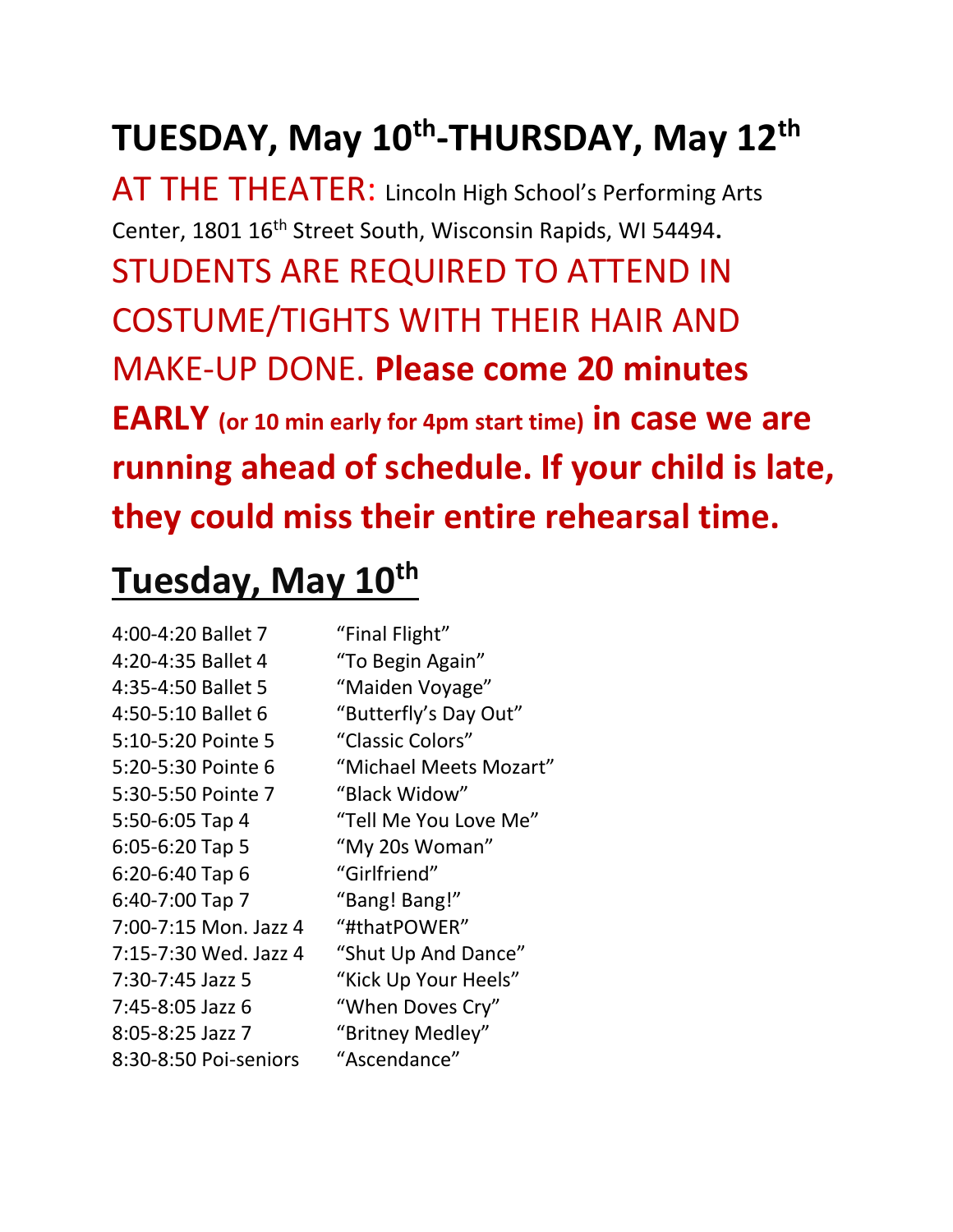## **Wednesday, May 11th**

4:00-4:10 Mon Ballet 2 "Lead The Way" 4:10-4:20 Tues Ballet 2 "Ma Belle Evangeline" 4:20-4:30 Wed Ballet 2 "Butterfly" 4:30-4:40 Thurs Ballet 2 "Rainbow" 4:40-4:50 Thurs Ballet 2ADV "Together In This" 4:50-5:00 Wed Ballet 3 "Wildflowers" 5:00-5:10 Thurs Ballet 3 "The Most Beautiful Things" 5:10-5:20 Mon Tap 2 "Freeway of Love" 5:20-5:30 Tues Tap 2 "I Want You Back" 5:30-5:40 Wed Tap 2 "Stray Cat Strut" 5:40-5:50 Thurs Tap 2 "Shake A Tail Feather" 5:50-6:00 Thurs Tap 2ADV "Rockin' Robin" 6:00-6:10 Wed Tap 3 "Boogie Woogie Bugle Boy" 6:10-6:20 Thurs Tap 3 "Crowd Go Crazy" 6:20-6:30 Mon Jazz 2 "Kim Possible" 6:30-6:40 Tues Jazz 2 "Tiki Room" 6:40-6:50 Wed Jazz 2 "Waka Waka" 6:50-7:00 Wed Jazz 3 "Ooh La La" 7:00-7:10 Thurs Jazz 3 "Crowd Go Crazy" 7:10-7:20 Kyla Solo "Hold Back The River" 7:20-7:30 Lexi Solo "Don't Stop The Party" 7:30-7:50 Musical Theatre 3 "Hakuna Matata" 7:50-8:05 Modern 4 "Oceans" 8:05-8:20 Modern 5 "Train Wreck"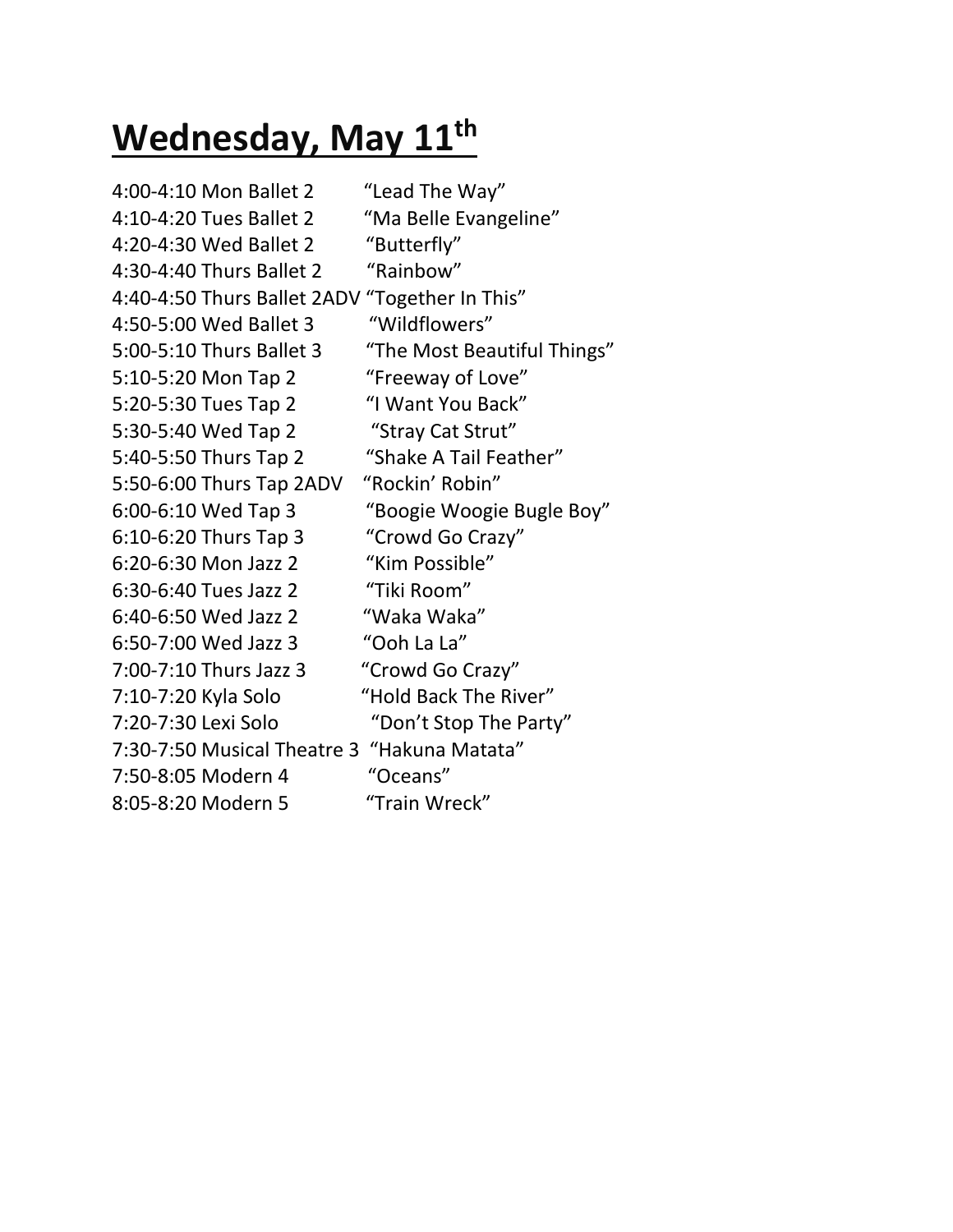# **Thursday, May 12th**

4:00-4:15 Emme Solo "Prayin'" 4:15-4:35 Modern 6 "Call Me Cruella" 4:35-5:00 Modern 7 "One Ring" 5:00-6:00 **ALL** Ballet/Tap Combo Classes *Tues*- *"Baby Mine, This Land Is Your Land" Mon- "Baby Beluga, Let's Go Tubbin'" Wed- "Someday My Prince, Ants Go Marching" Thurs- "The Bare Necessities, See You Later, Alligator"* 6:10-6:25 Musical Thtr 4 "Beauty School Dropout" 6:25-6:35 Emme Solo "Sandra Dee" 6:35-6:50 Musical Thtr 4 "Hound Dog" 6:50-7:10 Musical Thtr 5/6 "Hand Jive" 7:10-7:30 Musical Thtr 7 "You're The One That I Want", "We Go Together" 7:30-8:00 ALL MUSICAL THEATRE 4-7 "You Will Be Found" 8:00-9:00 RUN THROUGH ALL OF "GREASE" MUSICAL THEATRE 4-7 AND FINALE "You Will Be Found"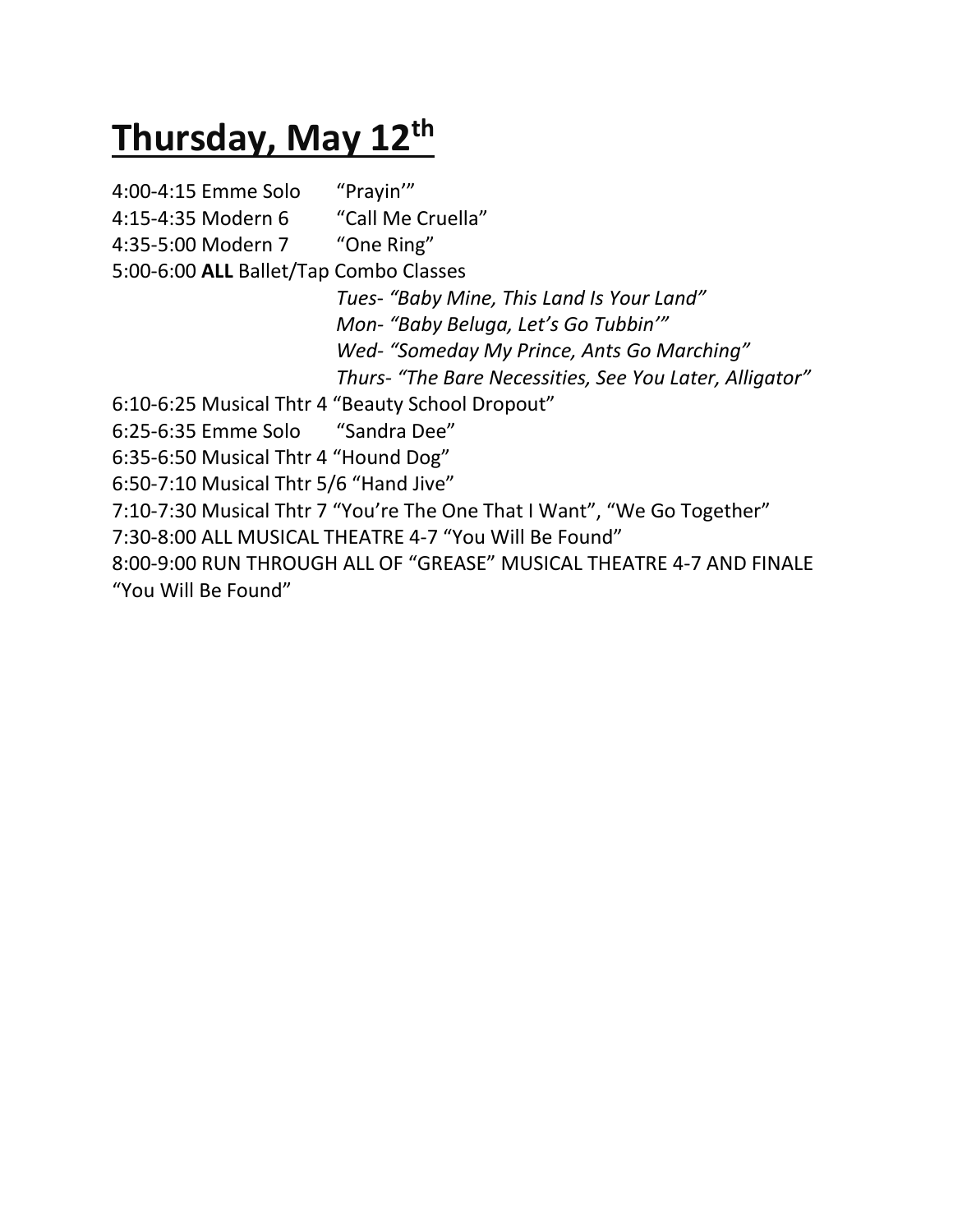## **SHOW INFORMATION**

ALL STUDENTS SHOULD ARRIVE 45 MINUTES PRIOR TO EACH SHOW. SHOWTIMES ARE:

#### **Levels 4-7 Levels Combo-Level 3**

Friday May 13<sup>th</sup> 7:00PM Saturday May 14<sup>th</sup> 3:00PM Saturday May 14<sup>th</sup> 7:00PM Sunday May 15<sup>th</sup> 11:00AM Sunday May 15<sup>th</sup> 2:00PM

All students should arrive through the loading dock doors (on the south side of the theatre), and will need to check in at the green room door. **ONLY CHAPERONES WILL BE PERMITTED INTO THE DRESSING ROOM AREAS**. We have over 300 students and need to eliminate crowds in order to abide by fire code and safety regulations.

All performers will be invited on stage for a final finale bow for each show. Please talk to your child about individual meeting places directly following each show. Chaperones will be responsible for keeping young groups together on stage after the final bow (so they are easier to find post-show).

**Dancers must bring all costumes, accessories and personal items home PROMPTLY AFTER EACH PERFORMANCE to clear the back stage area for the next show.**

*As always, if you have any questions please contact faculty or desk staff. We are here to help make this a successful performance. Thank you in advance for your understanding, cooperation, and continued support of the arts in our community!*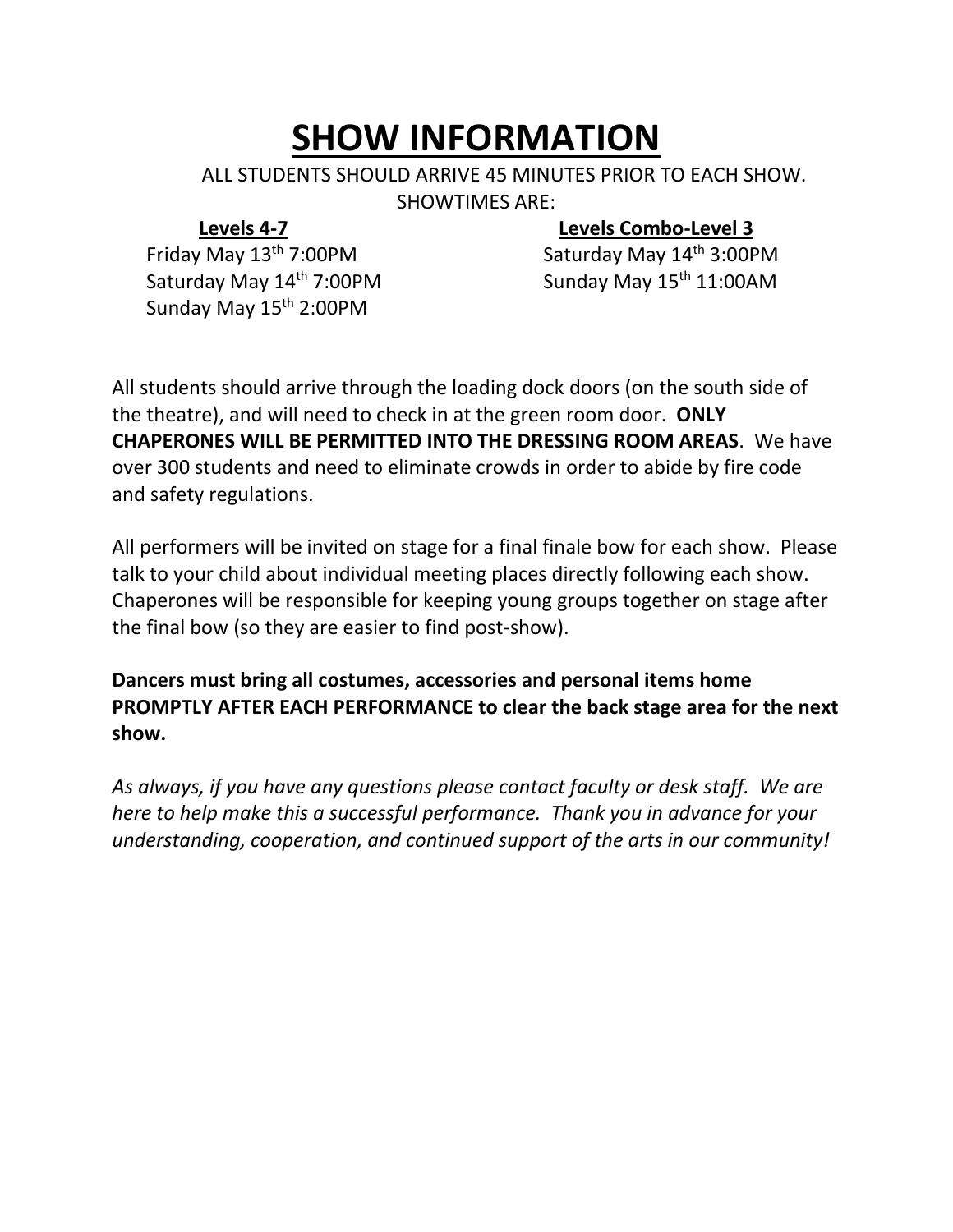#### **Level 4-7 Show Order** (Friday 7pm, Saturday 7pm, Sunday 2pm)

| <b>Ballet 7</b>               | "Final Flight"               |
|-------------------------------|------------------------------|
| <b>Ballet 4</b>               | "To Begin Again"             |
| <b>Ballet 5</b>               | "Maiden Voyage"              |
| <b>Ballet 6</b>               | "Butterfly's Day Out"        |
| <b>Emme Solo</b>              | "Prayin"                     |
| Lexi Solo                     | "Don't Stop The Party"       |
| Kyla Solo                     | "Hold Back The River"        |
| Pointe 5                      | "Classic Colors"             |
| Pointe 6                      | "Michael Meets Mozart"       |
| Pointe 7                      | "Black Widow"                |
| Tap 4                         | "Tell Me You Love Me"        |
| Tap 5                         | "My 20s Woman"               |
| Tap 6                         | "Girlfriend"                 |
| Tap 7                         | "Bang! Bang!"                |
| <b>INTERMISSION</b>           |                              |
| Jazz <sub>7</sub>             | "Britney Medley"             |
| Mon Jazz 4                    | "#thatPOWER"                 |
| Wed Jazz 4                    | "Shut Up And Dance"          |
| Jazz 5                        | "Kick Up Your Heels"         |
| Jazz 6                        | "When Doves Cry"             |
| Poi-Seniors                   | "Ascendance"                 |
| Modern 4                      | "Oceans"                     |
| Modern <sub>5</sub>           | "Train Wreck"                |
| Modern 6                      | "Call Me Cruella"            |
| Modern <sub>7</sub>           | "One Ring"                   |
| <b>Musical Theatre 4</b>      | "Beauty School Dropout"      |
| Emme                          | "Sandra Dee"                 |
| <b>Musical Theatre 4</b>      | "Hound Dog"                  |
| <b>Musical Theatre 5/6</b>    | "Hand Jive"                  |
| <b>Musical Theatre 7</b>      | "You're The One That I Want" |
|                               | "We Go Together"             |
| <b>Musical Theatre Finale</b> | "You Will Be Found"          |